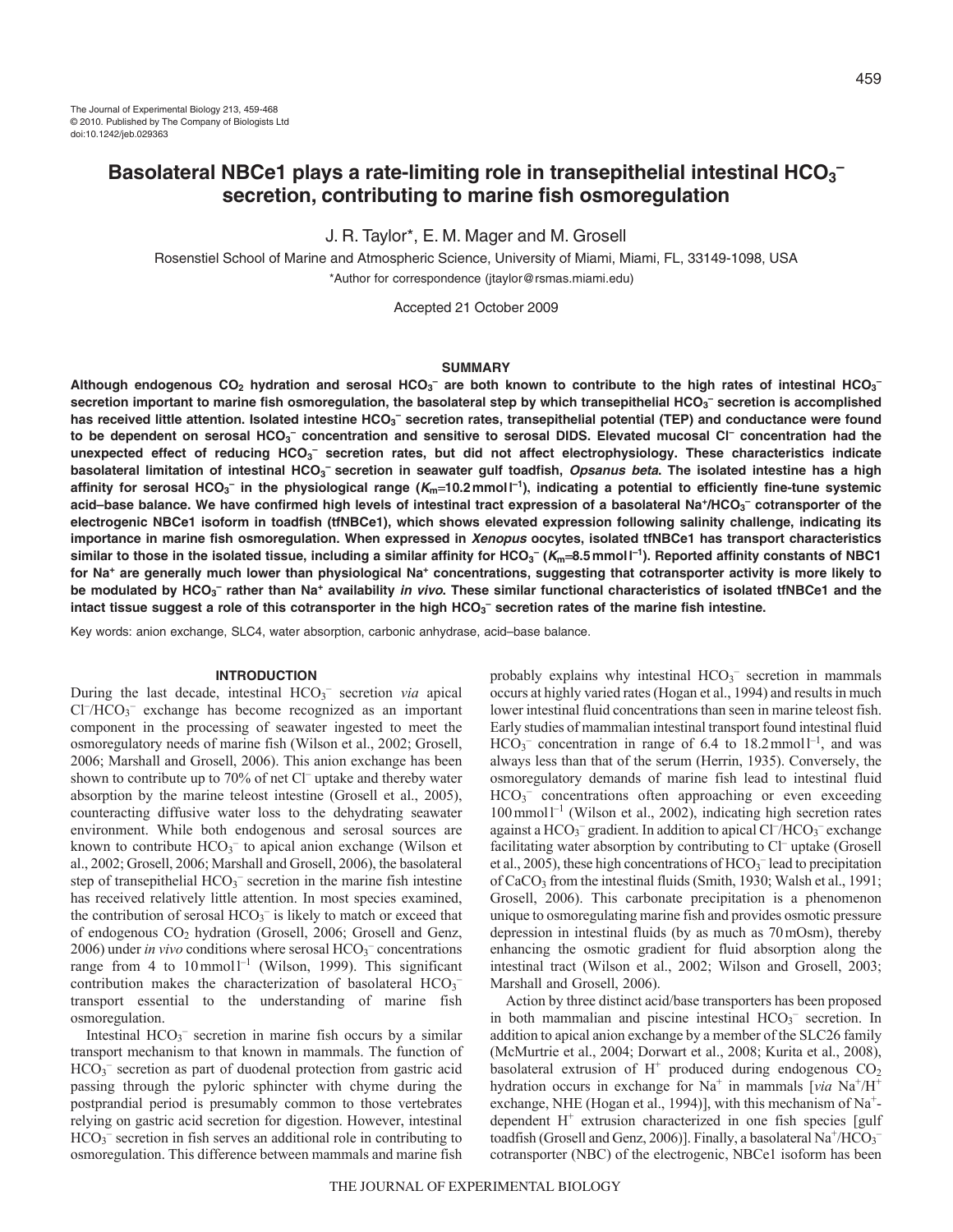described in mammalian (Romero and Boron, 1999; Romero et al., 2004) and also recently in fish (Kurita et al., 2008) intestinal transepithelial HCO<sub>3</sub><sup>-</sup> secretion. A comprehensive diagram of salt transport by the marine teleost intestine can be found in recent reviews (Grosell, 2006; Grosell et al., 2009a).

The implications of this high magnitude of intestinal base secretion for fish acid–base balance regulation have been largely overlooked. Elevated intestinal HCO<sub>3</sub><sup>-</sup> secretion rates are suggested to be induced during the postprandial period (Taylor and Grosell, 2006) when many animals, including a limited number of fish species [an elasmobranch (Wood et al., 2005) and freshwater trout (Bucking and Wood, 2008; Cooper and Wilson, 2008)], have been shown to experience a metabolic alkalosis commonly referred to as alkaline tide (Niv and Fraser, 2002). Based on studies indicating the absence of an anticipated alkaline tide (Taylor et al., 2007) and an increase in intestinal HCO<sub>3</sub><sup>-</sup> secretion (Taylor and Grosell, 2006) in postprandial euryhaline fish, we present the intestine as a potential site of metabolic alkalosis compensation *via* transepithelial HCO<sub>3</sub><sup>-</sup> secretion. We hypothesize that NBC is present in the basolateral membrane of seawater-acclimated toadfish intestine and is important for transepithelial HCO<sub>3</sub><sup>-</sup> transport. We also predict NBC to have altered expression in conditions requiring high intestinal HCO<sub>3</sub><sup>-</sup> secretion rates, and thereby to possibly control the rate of HCO<sub>3</sub><sup>-</sup> secretion by the marine fish intestine. Since a specific pharmacological NBC inhibitor is not available, we compared the functional characteristics of the toadfish NBC transporter expressed in *Xenopous* oocytes to those of the isolated marine fish intestine and provide evidence for an essential role of basolateral NBC in transepithelial  $HCO_3^-$  secretion by the marine fish intestine.

## **MATERIALS AND METHODS**

Gulf toadfish (*Opsanus beta* Goode and Bean), were obtained by trawl from Biscayne Bay as by-catch by shrimp fishermen local to Miami, FL, USA, between March 2007 and October 2008. Within hours of capture, fish were transported to the wetlab facility at the Rosenstiel School of Marine and Atmospheric Science at the University of Miami, FL, USA and subjected to an ecto-parasite treatment (McDonald et al., 2003). Prior to experimentation, fish were maintained in the laboratory for a minimum of 2weeks in aquaria with a constant flow of filtered, aerated seawater (32±1‰; parts per thousand) at 24±2°C from Bear Cut, FL, USA. These aquaria were equipped with PVC shelters to reduce stress and aggression among fish. Toadfish were fed chopped squid to satiation twice weekly until 72h prior to experimentation, after which time food was withheld to ensure complete clearing of the gastrointestinal tract. All experimental procedures have been approved by our Institutional Animal Care and Use Committee under protocol 08–017.

## In vitro  $HCO<sub>3</sub><sup>-</sup>$  secretion by isolated intestinal tissue: **electrophysiological measurements and pH-stat titration**

To simultaneously investigate electrophysiological parameters and HCO<sub>3</sub><sup>-</sup> secretion rates of isolated intestinal epithelia, Ussing chambers (Physiologic Instruments, San Diego, CA, USA) were set up in combination with pH-stat titration. A segment of the anterior intestine was excised from each experimental animal (toadfish ranging from 20 to100g), cut open, and mounted onto a tissue holder (model P2413, Physiological Instruments) exposing 0.71 cm<sup>2</sup> of the isolated tissue and positioned between two half-chambers (model P2400; Physiological Instruments) containing 1.6ml of the appropriate, pre-gassed, mucosal or serosal saline (Table1). The saline in each half-chamber was continually mixed by airlift gassing with either  $O_2$  or 0.3%  $CO_2$  in  $O_2$  (Table 1), and a constant temperature of 25°C was maintained by a thermostatic water bath. Current and voltage electrodes connected to amplifiers (model VCC600; Physiological Instruments) recorded the transepithelial potential (TEP) differences under current-clamp conditions at  $0 \mu A$ , with 3-s,  $50\mu A$  pulses from the mucosal to the serosal side at 60-s intervals. These current-clamped conditions were maintained across all treatments. TEP measurements were logged on a personal computer using BIOPAC systems interface hardware and Acqknowledge software (version 3.8.1). TEP values are reported with a luminal reference of 0mV. A pH electrode (model PHC4000.8, Radiometer, Copenhagen, Denmark) and microburette

|  |  |  |  |  |  | Table 1. Composition of serosal and mucosal salines used in isolated tissue experiments |
|--|--|--|--|--|--|-----------------------------------------------------------------------------------------|
|--|--|--|--|--|--|-----------------------------------------------------------------------------------------|

|                                         |                                  |                                    | Mucosal                             |                                           |                    |                              |
|-----------------------------------------|----------------------------------|------------------------------------|-------------------------------------|-------------------------------------------|--------------------|------------------------------|
| Constituents                            | 0 mmol $I^{-1}$ HCO <sub>3</sub> | $5$ mmol $I^{-1}$ HCO <sub>3</sub> | $10$ mmol $I^{-1}$ HCO <sub>3</sub> | 20 mmol $I^{-1}$ HCO <sub>3</sub>         | Mucosal            | High CI <sup>-</sup> mucosal |
| NaCl, mmol $l^{-1}$                     | 151                              | 151                                | 151                                 | 151                                       | 69                 | 69                           |
| Choline-Cl, $mmol I^{-1}$               |                                  |                                    |                                     |                                           |                    | 32                           |
| $KCl, mmol I^{-1}$                      | 3                                | 3                                  | 3                                   | 3                                         | 5                  | 5                            |
| $MgCl2$ , mmol $I-1$                    |                                  |                                    |                                     |                                           | 22.5               | 22.5                         |
| $MqSO4$ , mmol $I^{-1}$                 | 0.88                             | 0.88                               | 0.88                                | 0.88                                      | 77.5               | 77.5                         |
| $Na2HPO4$ , mmol $I-1$                  | 0.5                              | 0.5                                | 0.5                                 | 0.5                                       |                    |                              |
| $KH_2PO_4$ , mmol $I^{-1}$              | 0.5                              | 0.5                                | 0.5                                 | 0.5                                       |                    |                              |
| $CaCl2$ , mmol $I-1$                    |                                  |                                    |                                     |                                           | 5                  | 5                            |
| NaHCO <sub>3</sub> , mmol <sup>-1</sup> | 0                                | 5                                  | 10                                  | 20                                        |                    |                              |
| Hepes                                   |                                  |                                    |                                     |                                           |                    |                              |
| Free acid, mmol $\Gamma^1$              | 11                               | 11                                 | 11                                  | 11                                        |                    |                              |
| Sodium salt, mmol <sup>-1</sup>         | 11                               | 11                                 | 11                                  | 11                                        |                    |                              |
| Urea, mmol $l^{-1}$                     | 4.5                              | 4.5                                | 4.5                                 | 4.5                                       |                    |                              |
| Glucose, $mmol-1$                       | 5                                | 5                                  | 5                                   | 5                                         |                    |                              |
| Osmolality, mosmol <sup>-1</sup>        | 355*                             | 355*                               | $355*$                              | $355*$                                    | $355*$             | 355**                        |
| pH                                      | 7.800 <sup>‡</sup>               | 7.800 <sup>‡</sup>                 | 7.800 <sup>‡</sup>                  | 7.800 <sup>‡</sup>                        | 7.800 <sup>†</sup> | 7.800 <sup>†</sup>           |
| Gas                                     | O <sub>2</sub>                   | 0.3% $CO2$ in $O2$                 | 0.3% $CO2$ in $O2$                  | $0.3\%$ CO <sub>2</sub> in O <sub>2</sub> | O <sub>2</sub>     | O <sub>2</sub>               |

\*Adjusted with mannitol to ensure transepithelial isosmotic conditions in all experiments.

\*\*Adjusted with choline chloride rather than mannitol to ensure transepithelial isosmotic conditions in all experiments.

<sup>†</sup>pH 7.800 was maintained by pH-stat titration.

‡pH was adjusted with HCl under continuous gassing prior to experimentation to ensure isionic H+ conditions during measurements.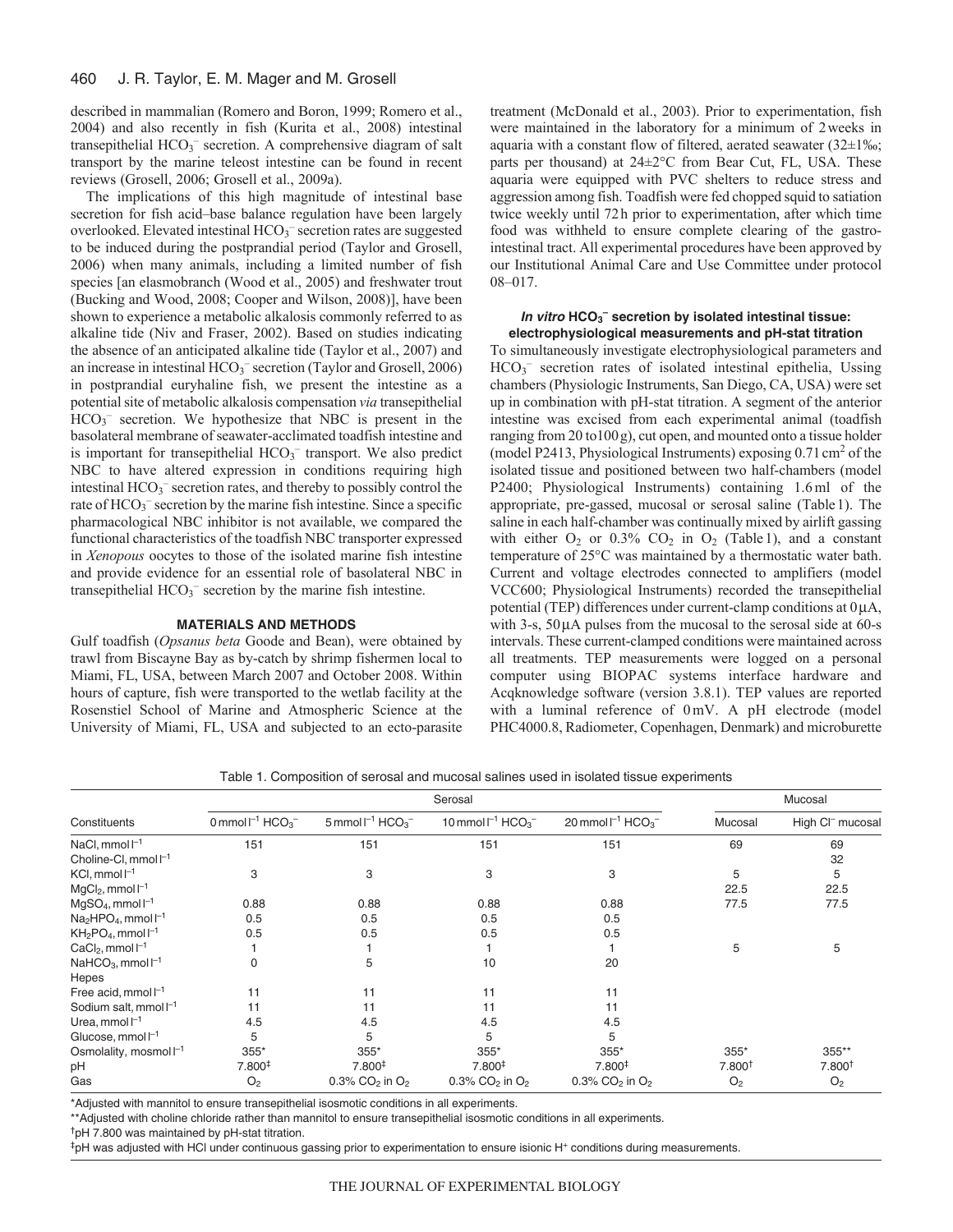tip were submersed in the luminal half-chamber and were connected to a pH-stat titration system (model TIM 854 or 856, Radiometer) grounded to the amplifier to allow for pH readings during current pulsing. The pH-stat titrations were performed on luminal salines at a physiological pH of 7.8 throughout all experiments (creating symmetrical pH conditions on either side of the epithelium), with pH values and rate of acid titrant  $(0.005 \text{ mol}^{-1} \text{ HCl})$  addition logged on personal computers using Titramaster software (versions 1.3 and 2.1). Titratable alkalinity, representing  $HCO_3^-$  secretion (Grosell and Genz, 2006), was calculated from the rate of titrant addition and its concentration. All experiments entailed an initial control period of 60min with stable TEP and base secretion rates before manipulations were carried out as described below. The intestinal preparations from gulf toadfish are viable and stable for at least 5h under these conditions (Grosell and Genz, 2006). Each preparation was allowed to stabilize (as determined from the titration curves) for approximately 30min after application of each experimental saline before HCO<sub>3</sub><sup>-</sup> secretion rates and electrophysiological parameters were averaged and reported for the remaining 30min of exposure.

# Affinity for serosal  $\mathsf{HCO_3}^-$

Affinity of the isolated gulf toadfish anterior intestine for serosal  $HCO<sub>3</sub><sup>-</sup>$  was investigated using serosal salines varying in  $HCO<sub>3</sub>$ concentration from 0 to 20 mmol<sup> $-1$ </sup> (Table 1). Following a 60 min period during which HCO<sub>3</sub><sup>-</sup> secretion rates were quantified under control mucosal and  $20$  mmol<sup>1-1</sup> HCO<sub>3</sub><sup>-</sup> serosal salines, the serosal saline was carefully removed from the half-chamber *via* PE60 tubing connected to a 5ml syringe. The serosal half-chamber (including the serosal membrane of the epithelium) was rinsed twice and refilled with an equal volume of serosal saline containing 10 mmol<sup>1-1</sup> HCO<sub>3</sub><sup>-</sup>. An additional 60 min period was allowed for quantification of HCO<sub>3</sub><sup>-</sup> secretion rates with 10 mmol<sup>1-1</sup> serosal HCO<sub>3</sub><sup>-</sup>, followed by identical treatments with serosal salines containing 5 and then  $0$  mmol<sup>1-1</sup> HCO<sub>3</sub><sup>-</sup>.

### Limitation by mucosal Cl<sup>-</sup> concentration

Upon finding evidence for saturation of intestinal HCO<sub>3</sub><sup>-</sup> secretion rates at elevated serosal HCO<sub>3</sub><sup>-</sup> concentrations, we investigated the possibility that overall epithelial secretion rates and specifically apical anion exchange may be limited by mucosal Cl– concentrations when serosal HCO<sub>3</sub><sup>-</sup> concentration is above *in vivo* concentrations. Following a 60 min period during which  $HCO_3^-$  secretion rates were quantified during exposure of the epithelium to control mucosal and  $20$  mmol<sup>1-1</sup> HCO<sub>3</sub><sup>-</sup> serosal salines, the control mucosal saline was removed as above and replaced with high-Cl– mucosal saline (Table1). Once the physiological pH of 7.8 was reached in the experimental mucosal saline, pH-stat titration data were recorded for 60min after which control conditions were resumed for an additional 60min by replacing the mucosal saline as described above.

Inhibition of HCO<sub>3</sub><sup>-</sup> secretion by serosal DIDS application Bicarbonate secretion rates by the isolated intestine were quantified before and after serosal application of 4,4'-diisothiocyanatostilbene-2,2--disulfonic acid (DIDS; Sigma, St. Louis, MO, USA), which has been shown to inhibit both anion exchange and NBC (Romero et al., 1997). Prior to application, DIDS was dissolved in DMSO (Sigma) at a final concentration of less than  $\leq 0.01\%$ . DIDS was applied at a final concentration of  $1$ mmol $1^{-1}$  in the serosal saline which in preliminary experiments was found to induce maximal inhibition (data not shown). Control experiments were carried out in presence of DMSO alone.

# **Molecular characterization of NBC** RNA isolation

For the initial identification and characterization of NBC in gulf toadfish, total RNA was extracted from anterior intestine tissue using RNA STAT-60 (Tel-Test, Friendswood, TX, USA). Briefly, tissue was homogenized in RNA STAT-60 (approx. 50–100mg tissue per ml RNA STAT-60) using an IKA-Werke (Wilmington, NC, USA) Ultra-turrax T8 tissue homogenizer, and subjected to chloroform extraction and isopropanol precipitation. Precipitated RNA was washed with chilled 75% (v/v) ethanol and dissolved in nucleasefree water, and its concentration was measured spectrophotometrically at 260 nm. To remove any traces of genomic DNA, 10µg from each sample was treated with DNase (Turbo DNAfree kit, Applied Biosystems/Ambion, Austin, TX, USA) followed by gel electrophoresis to confirm that RNA integrity was maintained.

## Molecular cloning

cDNA was reverse transcribed from  $1\mu$ g poly(A) RNA using random hexamers and the SuperScript First-Strand Synthesis System (Invitrogen, Carlsbad, CA, USA) according to the manufacturer's instruction. Conserved regions of rainbow trout, zebrafish, salamander, rat and human NBC1 (NM 001124325.1, NM 001034984, AF001958, AF004017 and AF069510, respectively) were used to design three sets of primers (NBC1 1-3; Table2) to amplify overlapping fragments of toadfish NBC from the cDNA template described above using AmpliTaq Gold polymerase (Applied Biosystems/Ambion). Assemblage of the resulting 2406bp contig was later confirmed by alignment with the entire open reading frame (ORF) subsequently cloned by PCR for expression in *Xenopus* oocytes (see below). This contig was then used to design gene-

Table 2. Primer pairs used to amplify an initial (2406bp) fragment of tfNBCe1 (NBC1 1-3), RACE gene-specific and nested gene-specific primers, those used to clone the entire open reading frame of NBC1, and qPCR primer pairs for tfNBCe1 and EF1 $\alpha$ 

|                   | Forward primer sequence $(5' \rightarrow 3')$                                               | Reverse primer sequence $(5' \rightarrow 3')$ |
|-------------------|---------------------------------------------------------------------------------------------|-----------------------------------------------|
| <b>NBC11</b>      | CACCAGACCAAGAAGTCCAAC                                                                       | <b>GRATGAAKGACATSAGHGTGA</b>                  |
| NBC <sub>12</sub> | CATGCAGGGYGTGTTGGAGAG                                                                       | ATGTGDGCRATGGAGATGAC                          |
| NBC <sub>13</sub> | CTTCATCTTCATYTAYGAYGC                                                                       | CATCCAGGTARCTGAGATCDTGCTG                     |
| NBC1 5' RACE GSP  |                                                                                             | GGGTGGTAAACAGCCTACTTGCACTGG                   |
| NBC1 3' RACE GSP  | ATGCTCTGGATCCTCAAATCCACCGTGG                                                                |                                               |
| NBC1 5' RACE NGSP |                                                                                             | AGCGCAGGTTGGACTTCTTGGTCTGGTG                  |
| NBC1 3' RACE NGSP | TTCTCCCAGCACGATCTCAGCTACCTGG                                                                |                                               |
| NBC1 ORF          | GATGGAAGATGAGGCGGTGTTGGAC                                                                   | CCTTGTAGTAGCGGAGCTTCTCAGCACG                  |
| NBC1 qPCR         | ACCAAAGTTTCTGGGTGTCAGAGAGCA                                                                 | ACAGCACAGGCATAGGGATGAACTTTA                   |
| $EFT\alpha$       | AGGTCATCATCCTGAACCAC                                                                        | GTTGTCCTCAAGCTTCTTGC                          |
|                   | CCD, DACE sees anothic primeres NCCD, posted sees anothic primeres ODE, anno reading from a |                                               |

GSP, RACE gene-specific primers; NGSP, nested gene-specific primers; ORF, open reading frame.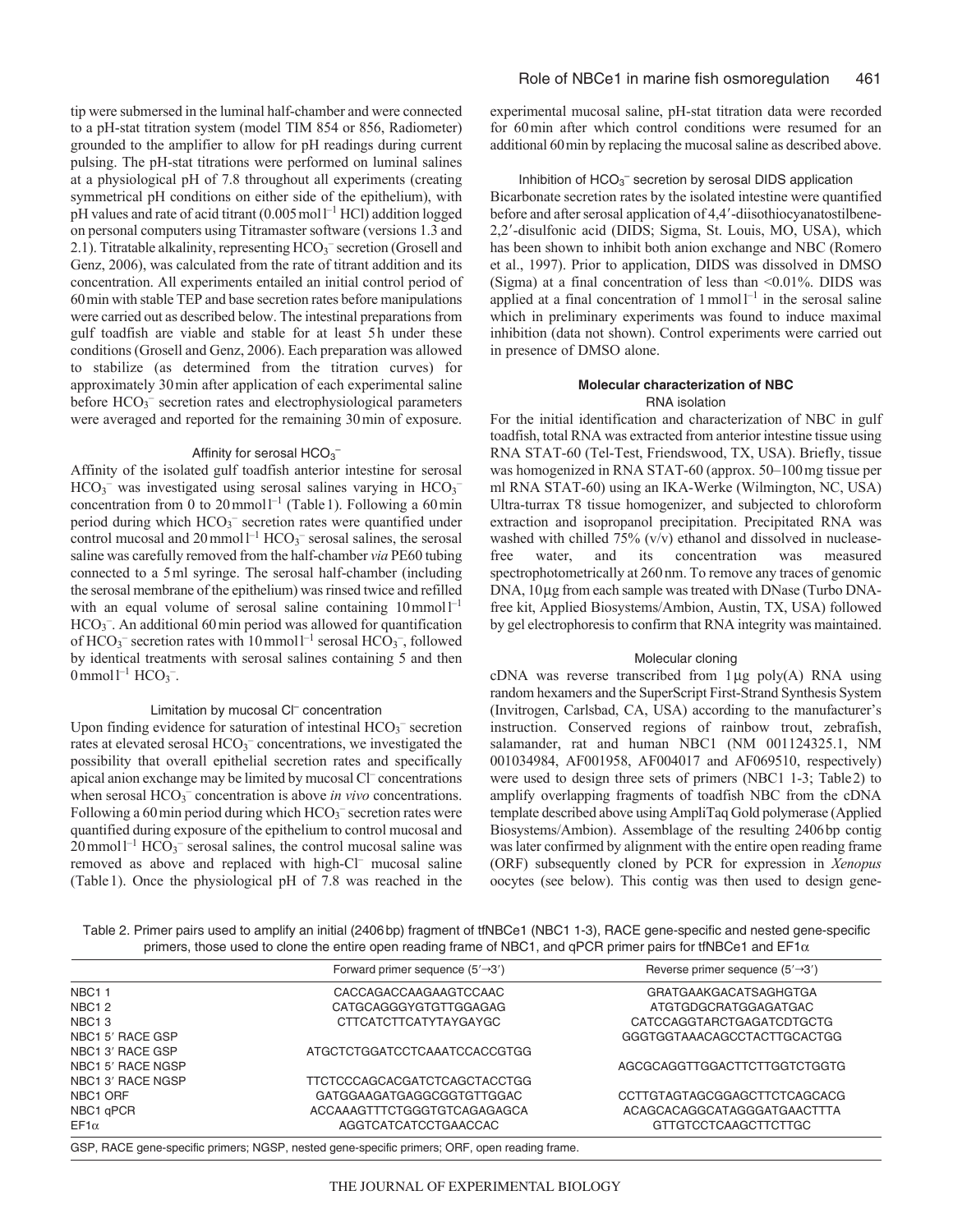#### 462 J. R. Taylor, E. M. Mager and M. Grosell

specific and nested gene-specific primers (GSP and NGSP, respectively; Table2) for rapid amplification of cDNA ends (RACE) to obtain full-length NBC sequences. Briefly, the SmartRACE cDNA synthesis kit (Clontech, Mountain View, CA, USA) was used to reverse transcribe  $1\,\mu$ g poly(A) RNA and amplify RACE-ready cDNA, which was subjected to touchdown PCR cycling conditions per the manufacturer's recommendations. A second round of amplification was carried out on diluted aliquots (1:100) of the initial amplifications using nested gene-specific primers (Table2). Products were gel-purified, TA-cloned into the pCR 2.1 vector (Invitrogen) and sequenced. The full-length NBC sequence was confirmed by BLAST (National Center for Biotechnology Information, Bethesda, MD, USA) query as the electrogenic NBCe1 isoform, hereafter referred to as tfNBCe1 (accession no. FJ463158). Subsequently, the entire coding region of tfNBCe1 was cloned by PCR (Table2) using the Advantage 2 (Clontech, Mountain View, CA, USA) high-fidelity enzyme mix and 5' RACE-ready cDNA as template. Following TA cloning and sequence verification, the full-length ORF was subcloned into the *Eco*RI site of the pGH19 *Xenopus laevis* expression vector (kindly provided by Dr Gerhard Dahl, University of Miami Miller School of Medicine, Miami, FL, USA) using the LigaFast Rapid DNA Ligation System (Promega, Madison, WI, USA).

## Real-time PCR

Tissue distribution of tfNBCe1 in gulf toadfish was initially quantified by real-time PCR under seawater control conditions. An acute salinity increase was then used to increase drinking rates (Marshall and Grosell, 2006) and thereby exploit mechanisms associated with this increased need for intestinal water absorption. tfNBCe1 expression was accordingly quantified in appropriate osmoregulatory tissues at 0, 6, 12, 24 and 96h following acute salinity increase. Initially, eight fish (20–30g) held in seawater aquaria as described above were given a lethal dose of MS-222 anaesthetic prior to severing the spinal cord. Esophagus, stomach, anterior intestine, mid intestine, posterior intestine, rectum, gill, kidney, muscle, liver, brain and spleen were obtained by dissection and immediately flash frozen in liquid nitrogen prior to transfer to a –80°C freezer.

From a batch of 40 additional toadfish (20–30g) split between four 75-l aquaria receiving biofiltered, recirculated seawater, eight were sampled immediately (two individuals from each tank) for gill, anterior, mid, posterior intestine and rectum by dissection. The remaining 32 fish were maintained in their respective aquaria as the salinity was raised to 60p.p.t. within a 5min timeframe by the addition of a concentrated solution of Instant Ocean (Spectrum Brands, Inc). At 6, 12, 24 and 96h post transfer to 60p.p.t., eight fish per time point were sampled as above. From all tissues collected, RNA was extracted, purified and reverse transcribed as above. Quantitative PCR (Mx4000, Stratagene, La Jolla, CA, USA) was used to measure tfNBCe1 mRNA expression using primers listed in Table2 with SYBR green (Sigma) as the reporter dye. Cycling parameters were as follows: 95°C for 30s, 55°C for 30s and 72 $\rm{°C}$  for 1 min. Calculations were performed based on the  $\Delta\Delta C_T$ approach (Livak and Schmittgen, 2001) using elongation factor  $1\alpha$  $(EF1\alpha)$  for normalization of template concentration. Owing to the absence of an available toadfish-specific sequence for  $EFA$ , primers were designed from highly conserved regions across multiple teleost species. All PCR product specificities were confirmed by sequencing and the production of single, distinct melting peaks following amplification. Relative tfNBCe1 expression was calculated for each exposure group such that the tissue expressing the lowest quantity of tfNBCe1 (i.e. kidney in seawater control conditions, and gill under increased salinity conditions) was assigned an expression value of one.

# **Expression of tfNBCe1 in Xenopus oocytes** Oocyte preparation

Oocytes were prepared for RNA injections as described previously (Dahl, 1992). After being washed thoroughly with regular oocyte ringer (OR2; Table3), oocytes devoid of follicle cells and having uniform pigmentation were selected and stored in OR2 at 17°C. mRNA was transcribed *in vitro* by T7 RNA polymerase from 1 µg of *Xho*I-linearized plasmid DNA using the mMESSAGEmMACHINE kit (Applied Biosystems/Ambion). Oocytes were injected with 50nl of water or 1 µgµ<sup>-1</sup> cRNA using a Nanoliter 2000 injector (World Precision Instruments, Sarasota, FL, USA). Oocytes were incubated at 17°C in regular (pyruvate-free) ND96 medium (Table 3) containing antibiotics (penicillin,  $10,000$  i.u.ml<sup>-1</sup>; streptomycin,  $10$  mg ml<sup>-1</sup>) until Na<sup>+</sup> flux and electrophysiology experiments commenced 3 and 4days after injection, respectively, as described below.

# 22Na flux

On the third day following injection, control  $(H_2O-)$  and tfNBCe1 RNA-injected oocytes were selected in groups of 10, rinsed briefly in the appropriate antibiotic-free experimental ND96 saline (Table3) containing the NHE and NKCC inhibitors amiloride  $(100 \mu \text{mol})^{-1}$ ; Sigma) and bumetanide  $(10 \mu \text{mol})^{-1}$ ; Sigma), respectively. Amiloride and bumetanide were added to all experimental salines to inhibit any intrinsic NHE and NKCC activity by oocytes (Dascal, 1987). Groups of 10 oocytes were then placed in conical-bottomed wells of a 96-well plate, each containing  $150 \mu l$  of the experimental saline (Table 3) to which  $7.5 \mu$ Ci <sup>22</sup>Na (Amersham Biosciences, Sweden) per well had been added. Initial flux samples  $(10 \mu l)$  were taken for gamma counting so that any dilution of the experimental medium during oocyte addition could be accounted for. Following preliminary experiments revealing possible saturation of 22Na uptake by oocytes after 90–120min (data not shown), 75min was identified as the most appropriate flux time and was used for all subsequent experiments. At the end of the flux period, all 10 oocytes were carefully removed from the well using a Pasteur pipette and subjected to three serial rinses in regular antibiotic-, drug- and HCO<sub>3</sub><sup>-</sup>-free ND96 saline. Following the final rinse, oocytes were examined under a dissecting microscope for damage to the plasma membrane. Undamaged oocytes (generally 80–90%) were selected for gamma counting. A final flux sample  $(10 \mu l)$  was also taken from each well for gamma counting. Samples were analyzed for  $^{22}$ Na activity (Packard Cobra II Auto-Gamma, Meriden, Connecticut, USA),  $Na<sup>+</sup>$  concentration was measured by flame atomic absorption spectrophotometry (Varian SpectrAA220, Mulgrave, Victoria, Australia), and  $Na<sup>+</sup>$  uptake was calculated from the radioactivity and specific activity measurements. These experiments were designed to complement isolated tissue measurements by allowing us to quantify affinity of the isolated tfNBCe1 for  $HCO<sub>3</sub><sup>-</sup>$  during exposure to 0, 5, 10 and 20 mmol<sup>1-1</sup>  $HCO<sub>3</sub><sup>-</sup>$ .

## tfNBCe1 transmembrane topology prediction

The amino acid sequence of tfNBCe1 was used to predict the transmembrane topology of this protein using hydropathy plots based on Kyte and Doolittle (Kyte and Doolittle, 1982), and models generated by TMPred (hosted by the Swiss Institute of Bioinformatics) and ConPredII (hosted by Hirosaki University, Hirosaki, Japan; and Tohoku University, Sendai, Japan).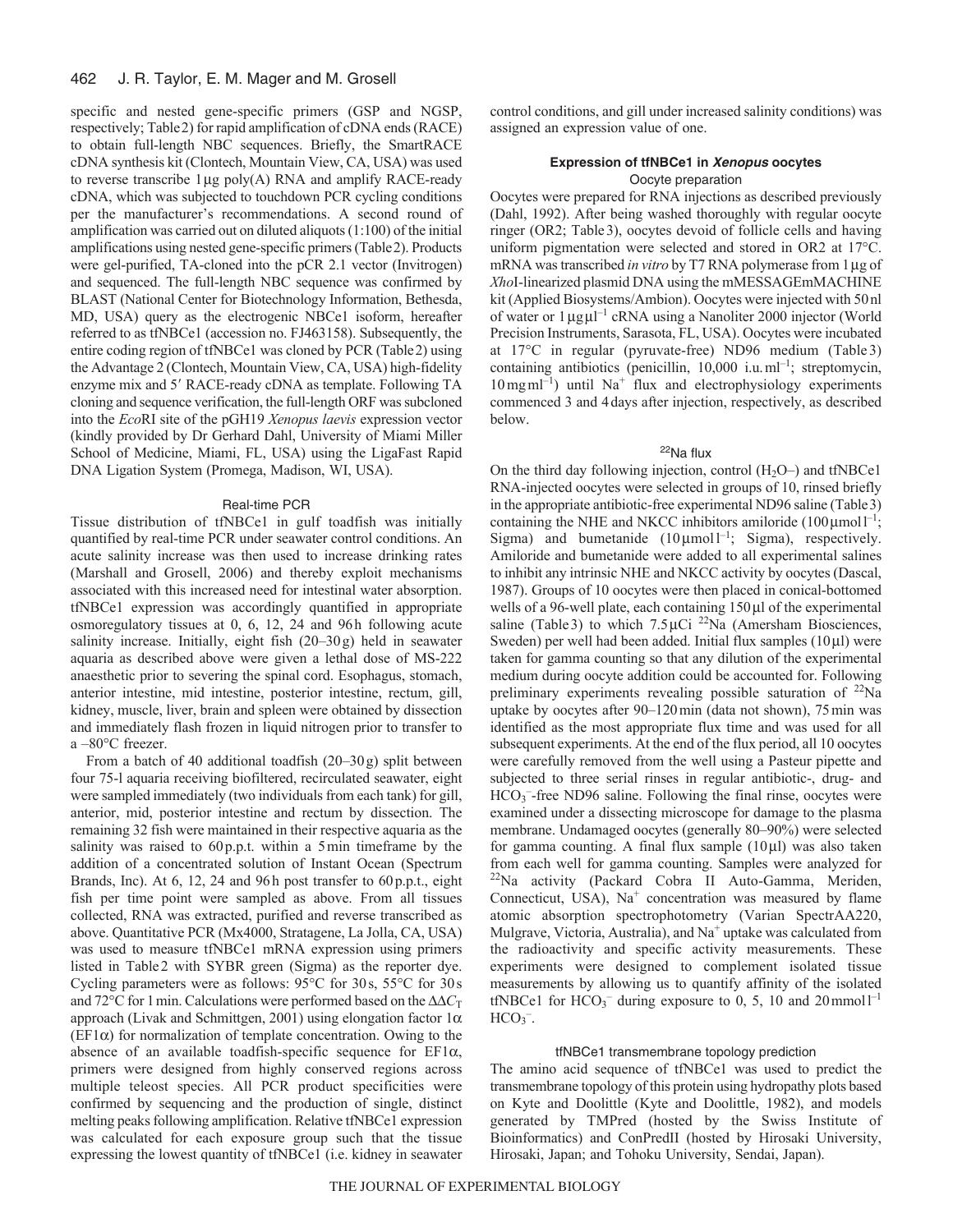|                                    |                 | <b>ND96</b>                                     |                                                 |                                                |                                                |
|------------------------------------|-----------------|-------------------------------------------------|-------------------------------------------------|------------------------------------------------|------------------------------------------------|
|                                    | OR <sub>2</sub> | $0$ mmol $I^{-1}$ HCO <sub>3</sub> <sup>-</sup> | $5$ mmol $I^{-1}$ HCO <sub>3</sub> <sup>-</sup> | 10 mmol $I^{-1}$ HCO <sub>3</sub> <sup>-</sup> | 20 mmol $I^{-1}$ HCO <sub>3</sub> <sup>-</sup> |
| NaCl, mmol <sup>-1</sup>           | 82.5            | 99                                              | 99                                              | 99                                             | 99                                             |
| Choline-CI, mmol <sup>-1</sup>     |                 |                                                 |                                                 |                                                |                                                |
| $KCl, mmol I^{-1}$                 | 2.5             | 2                                               | 2                                               | 2                                              | 2                                              |
| $MgCl2$ , mmol $I-1$               |                 |                                                 |                                                 |                                                |                                                |
| $CaCl2$ , mmol $I-1$               |                 | 1.8                                             | 1.8                                             | 1.8                                            | 1.8                                            |
| NaHCO <sub>3</sub> , mmol $I^{-1}$ |                 | $\mathbf 0$                                     | 5                                               | 10                                             | 20                                             |
| NaHPO <sub>4</sub> , mmol $I^{-1}$ | 5               |                                                 |                                                 |                                                |                                                |
| Hepes (Free acid), mmol $I^{-1}$   | 5               |                                                 |                                                 |                                                | $\mathbf{1}$                                   |
| Osmolality, mosmol <sup>-1</sup>   |                 | $240*$                                          | $240*$                                          | $240*$                                         | 240                                            |
| pH <sup>†</sup>                    | 7.40            | 7.40                                            | 7.40                                            | 7.40                                           | 7.40                                           |
| NaHPO <sub>4</sub> , mmol $I^{-1}$ | 5               |                                                 |                                                 |                                                |                                                |
| Hepes (Free acid), mmol $I^{-1}$   | 5               |                                                 |                                                 |                                                |                                                |
| Osmolality, mosmol I <sup>-1</sup> |                 | $240*$                                          | $240*$                                          | $240*$                                         | 240                                            |
| pH <sup>†</sup>                    | 7.40            | 7.40                                            | 7.40                                            | 7.40                                           | 7.40                                           |
| NaCl, mmol $l^{-1}$                | 82.5            | 99                                              | 99                                              | 99                                             | 99                                             |
| Choline-Cl, mmol I <sup>-1</sup>   |                 |                                                 |                                                 |                                                |                                                |
| $KCl, mmol I^{-1}$                 | 2.5             | 2                                               | 2                                               | 2                                              | 2                                              |
| $MgCl2, mmol I^{-1}$               |                 |                                                 |                                                 |                                                |                                                |
| $CaCl2$ , mmol $I-1$               |                 | 1.8                                             | 1.8                                             | 1.8                                            | 1.8                                            |
| NaHCO <sub>3</sub> , mmol $l^{-1}$ |                 | $\mathbf 0$                                     | 5                                               | 10                                             | 20                                             |
| NaHPO <sub>4</sub> , mmol $I^{-1}$ | 5               |                                                 |                                                 |                                                |                                                |
| Hepes (Free acid), mmol $I^{-1}$   | 5               |                                                 |                                                 |                                                | $\mathbf{1}$                                   |
| Osmolality, mosmol l <sup>-1</sup> |                 | $240*$                                          | $240*$                                          | $240*$                                         | 240                                            |
| pH <sup>†</sup>                    | 7.40            | 7.40                                            | 7.40                                            | 7.40                                           | 7.40                                           |

Table 3. Composition of solutions used in oocyte <sup>22</sup>Na flux experiments

\*Adjusted with mannitol to ensure equal osmotic gradients in all experiments.

<sup>†</sup>pH adjusted with appropriate amounts of HCl or NaOH to pH 7.40 prior to experimentation.

#### **Statistics**

Data are presented as means  $\pm$  s.e.m. For all isolated tissue measurements, repeated measures ANOVA or paired *t*-tests were used to determine statistically significant differences from control conditions. Significant expression of tfNBCe1 in tissues from seawater-acclimated toadfish was determined by ANOVA comparison of normalized tfNBCe1 expression in each tissue to that of the lowest-expressing tissue, the kidney (normalized tfNBCe1 expression=1). In measurements of tfNBCe1 expression following salinity transfer, expression in each tissue sample was quantified by comparison with the lowest-expressing sample, gill 0h posttransfer (normalized tfNBCe1 expression=1). Between-timepoint comparisons were made within each tissue group using one-way ANOVA. Significant changes in oocyte  $Na<sup>+</sup>$  uptake from that of controls were also determined by one-way ANOVA. The Student–Newman–Keuls test was used for all multiple comparisons as appropriate, and statistical significance was given at *P*<0.05 in all cases. Hyperbolic curves of equation  $f=ax/(b+x)$  or  $f=y_0+$  $ax/(b+x)$  were fit to relevant data sets using SigmaPlot 8.0, with  $a = V_{\text{max}}$  and  $b = K_{\text{m}}$ .

### **RESULTS**

# **Isolated intestinal tissue transport characteristics** Affinity for serosal  $\mathsf{HCO_3}^-$

A plot of HCO<sub>3</sub><sup>-</sup> secretion rate by the isolated toadfish anterior intestine as a function of serosal HCO<sub>3</sub><sup>-</sup> concentration is shown in Fig. 1. A hyperbolic curve was fit  $(R=0.70)$  to these data and maximal  $HCO_3^-$  secretion rates ( $V_{\text{max}}$ ) of 1.26  $\mu$ mol cm<sup>-2</sup> h<sup>-1</sup> were calculated. Subtraction of HCO<sub>3</sub><sup>-</sup> secretion rates under HCO<sub>3</sub><sup>-</sup>-free conditions (Table 4) suggests  $0.92 \mu$ mol cm<sup>-2</sup> h<sup>-1</sup> (>70%) of this  $V_{\text{max}}$  is conferred by transepithelial rather than endogenous  $HCO<sub>3</sub><sup>-</sup>$  secretion, during the constant metabolic rates expected under these

experimental conditions. For calculation of the basolateral HCO<sub>3</sub><sup>-</sup> affinity constant  $K_{\text{m}}$ , secretion rates during exposure to  $0 \text{ mmol } 1^{-1}$ serosal HCO<sub>3</sub><sup>-</sup> were subtracted from all measurements such that the calculated  $K_{\text{m}}$  of 10.2 mmol<sup>-1</sup> HCO<sub>3</sub><sup>-</sup> is exclusively a measure of affinity for serosal HCO<sub>3</sub><sup>-</sup> without interference by endogenous CO<sub>2</sub>mediated  $HCO<sub>3</sub><sup>-</sup>$  secretion. Depressed  $HCO<sub>3</sub><sup>-</sup>$  secretion rates under decreasing serosal [HCO<sub>3</sub><sup>-</sup>] were accompanied by significant reductions in both TEP and conductance (Table4). Changes in conductance were notably modest compared with those seen for TEP and probably reflect other transport pathways.



Fig. 1. The isolated toadfish anterior intestine  $(n=8)$  shows saturation of luminal  $HCO<sub>3</sub><sup>-</sup>$  secretion rates with increasing serosal [HCO<sub>3</sub><sup>-</sup>]. Asterisks denote a significant increase in  $HCO_3^-$  secretion rate from that at 0 mmol  $I^{-1}$ serosal  $HCO_3^-$  (0.34 µmol cm<sup>-2</sup> h<sup>-1</sup>; dashed line). Maximal  $HCO_3^-$  secretion rate  $(V_{\text{max}})$  by the entire system (both serosal and endogenous sources of HCO<sub>3</sub><sup>-</sup>) was calculated to be 0.92  $\mu$ mol cm<sup>-2</sup> h<sup>-1</sup>.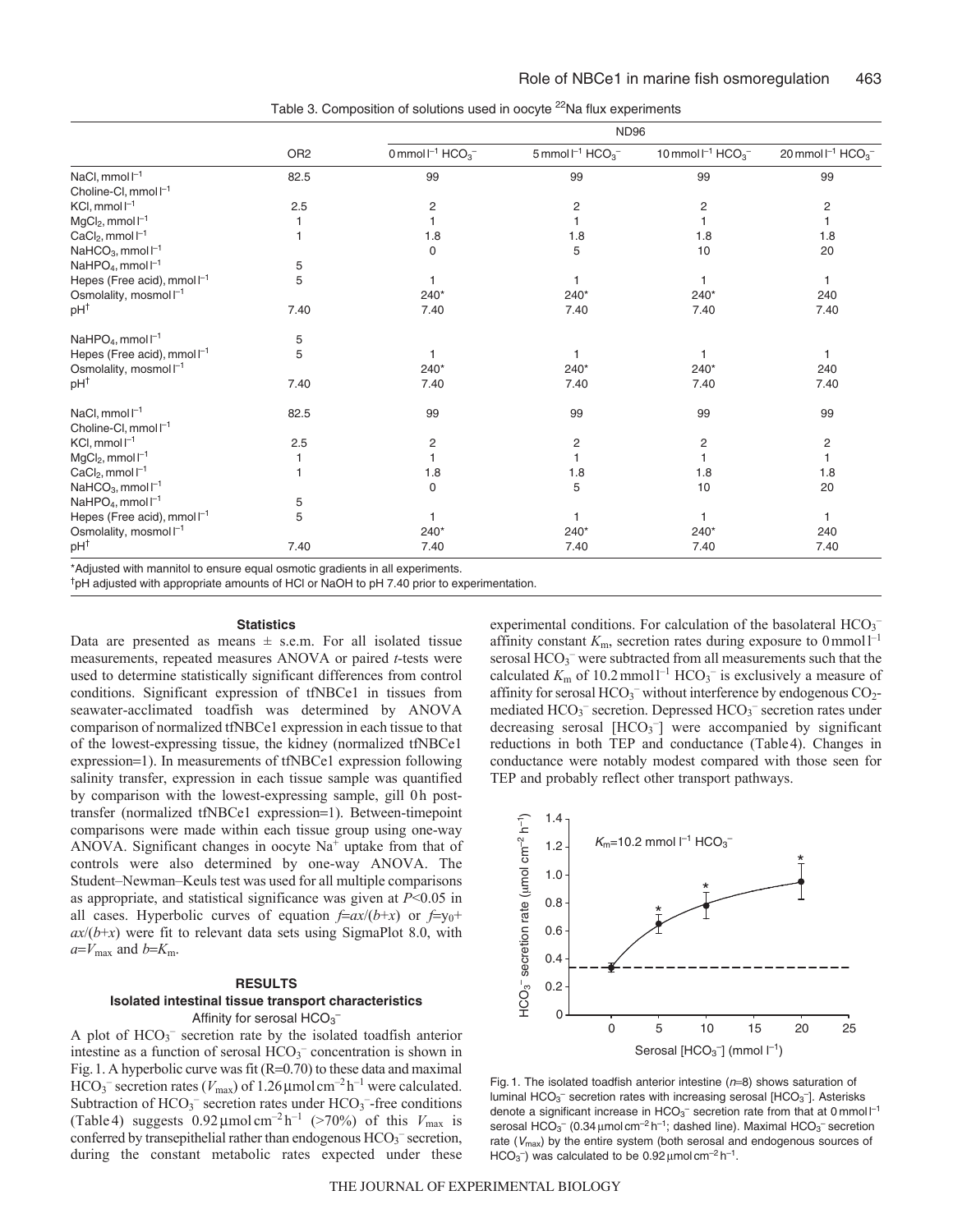#### 464 J. R. Taylor, E. M. Mager and M. Grosell

| Table 4. Measurements made on toadfish isolated anterior intestine |  |
|--------------------------------------------------------------------|--|
|--------------------------------------------------------------------|--|

|                                                                    | $HCO3$ secretion (umol cm <sup>-2</sup> h <sup>-1</sup> ) | TEP (mV)                       | Conductance (uSi)             |
|--------------------------------------------------------------------|-----------------------------------------------------------|--------------------------------|-------------------------------|
| Affinity for serosal $HCO3-$ ( $n=8$ )                             |                                                           |                                |                               |
| 0 mmol $\Gamma$ <sup>1</sup> serosal HCO <sub>3</sub> <sup>-</sup> | $0.34 \pm 0.03$                                           | $-14.23 \pm 1.90$              | $11.01 \pm 0.44$              |
| 5 mmol $I^{-1}$ serosal HCO <sub>3</sub> <sup>-</sup>              | $0.65 \pm 0.07*$                                          | $-16.86 \pm 1.75$ *            | 11.55±0.40*                   |
| 10 mmol $I^{-1}$ serosal HCO <sub>3</sub> <sup>-</sup>             | $0.78 \pm 0.09*$                                          | $-19.18 \pm 1.54$ <sup>*</sup> | 11.57±0.33*                   |
| 20 mmol $I^{-1}$ serosal HCO <sub>3</sub> <sup>-</sup>             | $0.95 \pm 0.13*$                                          | $-22.66 \pm 0.77$ *            | $11.63 \pm 0.40^*$            |
| Effects of mucosal $[Cl^-]$ ( $n=6$ )                              |                                                           |                                |                               |
| Control mucosal [CI <sup>-</sup> ] (treatment 1)                   | $1.19 \pm 0.06$                                           | $-24.49 \pm 1.56$              | $12.25 \pm 0.29$              |
| High mucosal [CI <sup>-</sup> ] (treatment 2)                      | $0.81 \pm 0.05^*$                                         | $-24.50+1.31$                  | $12.50+0.30$                  |
| Control mucosal [CI <sup>-</sup> ] (treatment 3)                   | $0.86 \pm 0.10^*$                                         | $-24.70+2.40$                  | $12.71 \pm 0.77$              |
| Serosal DIDS application (n=6)                                     |                                                           |                                |                               |
| Control                                                            | $1.25 \pm 0.11$                                           | $-23.65 \pm 1.65$              | $11.76 \pm 0.35$              |
| <b>DIDS</b>                                                        | $0.78 \pm 0.07$ *                                         | $-19.41 \pm 2.64$ <sup>*</sup> | $10.11 \pm 0.64$ <sup>*</sup> |
| Serosal DMSO sham application $(n=6)$                              |                                                           |                                |                               |
| Control                                                            | $1.29 \pm 0.09$                                           | $-23.72 \pm 3.36$              | $12.37+0.23$                  |
| <b>DMSO</b>                                                        | $1.08 \pm 0.08$                                           | $-21.33+4.46$                  | $12.64 \pm 0.22$              |

TEP, transepithelial potential.

## Limitation by mucosal Cl– concentration

To further investigate the saturation of HCO<sub>3</sub><sup>-</sup> secretion rates with increasing serosal HCO3 *–* concentration, experiments using a range of serosal Na+ concentration were attempted; however, saline chemistry limitations unfortunately prevent the use of low serosal Na<sup>+</sup> concentration without simultaneously altering Cl<sup>–</sup> concentration. Thus experiments alternating normal and high Cl<sup>-</sup> concentration mucosal salines were undertaken to ensure that the saturation of HCO<sub>3</sub><sup>-</sup> secretion induced by increased serosal HCO<sub>3</sub><sup>-</sup> concentration was in fact due to basolateral limitation rather than limitation of apical Cl<sup>-</sup>/HCO<sub>3</sub><sup>-</sup> exchange by mucosal Cl<sup>-</sup> substrate. In the case of apical anion exchange limitation by mucosal Cl*–* substrate, increasing the mucosal Cl*–* concentration would be expected to increase the HCO3 *–* secretion rates of the isolated tissue. However, our data show a significant and irreversible *decrease* in HCO<sub>3</sub><sup>-</sup> secretion under high mucosal Cl<sup>–</sup> concentration as compared with rates under normal mucosal Cl<sup>–</sup> concentration (Table 4). Electrophysiological data show no significant changes in either TEP or conductance under high mucosal Cl*–* concentration (Table4).

#### Serosal DIDS application

Serosal application of the NBC and anion exchange inhibitor DIDS significantly decreased HCO3 *–* secretion by the isolated tissue under  $20 \text{ mmol } l^{-1}$  serosal  $HCO_3^-$  from  $1.25 \pm 0.11 \text{ mmol cm}^{-2} h^{-1}$  to  $0.78\pm0.07$  µmol cm<sup>-2</sup> h<sup>-1</sup>. This incomplete inhibition by DIDs resulted, at least in part, from the continuation of endogenous  $CO<sub>2</sub>$ production during serosal DIDs application. Likewise, TEP and conductance are both significantly inhibited in the presence of serosal DIDS (Table4), albeit to a relatively smaller degree than HCO<sub>3</sub><sup>–</sup> secretion rates because of to their dependence on processes other than HCO<sub>3</sub><sup>-</sup> secretion (i.e. Na<sup>+</sup>/K<sup>+</sup>-ATPase).

#### tfNBCe1 mRNA expression

tfNBCe1 is most highly expressed along the intestinal tract of seawater-acclimated gulf toadfish, with the highest prevalence in the anterior intestinal tissue and decreasing amounts sequentially in posterior segments (Fig.2). Significant tfNBCe1 expression was also measured in the brain (Fig.2). Acute salinity increase allowed us to further investigate the role of tfNBCe1 in salt and water balance of toadfish. Based on their osmoregulatory importance, the intestinal tract and gill were the focus of tissue sampling following acute salinity challenge. A trend towards increased tfNBCe1 expression was seen in all intestinal tract tissues, and appeared to peak between the 6 and 24h post-transfer period with increases ranging from 20 to nearly 300%. These increases in expression reached statistical significance only for the middle intestine (Fig.3). Gill expression of tfNBCe1 remained stable relative to control levels during these time points, but was significantly elevated 96h post-transfer.

## **Isolated tfNBCe1 transport characteristics**

tfNBCe1 expression in *Xenopus* oocytes was indicated by significantly higher <sup>22</sup>Na uptake (Fig. 4A) than that by water-injected controls. In addition to the results described below, pharmacological inhibition of NBC in oocytes was attempted but unfortunately the DMSO vector used to dissolve DIDS proved too caustic to the oocyte membrane to yield reliable results (data not shown).



Fig. 2. Tissue distribution of tfNBCe1 mRNA expression in toadfish acclimated to seawater ( $n=6-8$  for each tissue), normalized using the EF1 $\alpha$ housekeeping gene and scaled relative to the tissue of lowest tfNBCe1 expression (kidney), which was assigned an expression value of one. Asterisks indicate tissues expressing tfNBCe1 to a significantly greater level than the kidney.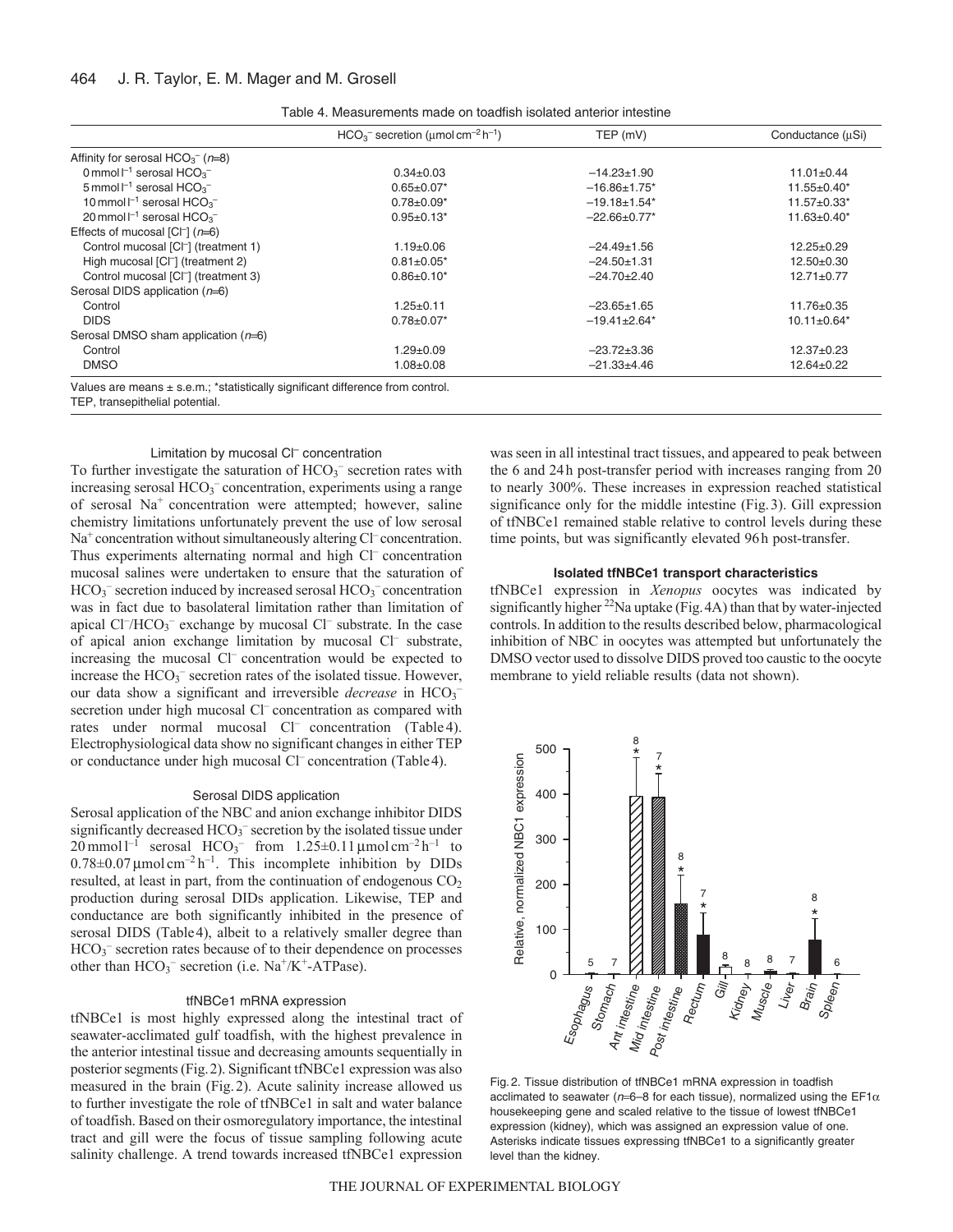

# Affinity for  $HCO<sub>3</sub>$

The tfNBCe1 as expressed in *Xenopus* oocytes displayed affinity for  $HCO<sub>3</sub><sup>-</sup>$  at a similar level to that of the isolated toadfish intestinal tissue. Increasing the HCO<sub>3</sub><sup>-</sup> concentration of the flux medium from 0 to 5, 10 and 20 mmol<sup>1-1</sup> HCO<sub>3</sub><sup>-</sup> resulted in saturation of Na<sup>+</sup> uptake by tfNBCe1-expressing oocytes (Fig. 4B). Once counts were normalized to zero 22Na uptake by oocytes fluxed in medium containing  $0$  mmol<sup>1-1</sup> HCO<sub>3</sub><sup>-</sup>, a hyperbolic curve was fitted (*R*=0.70) to these data with  $K_m=8.5$  mmol<sup> $1^{-1}$ </sup> HCO<sub>3</sub><sup>-</sup>. These calculations were made assuming all  $Na^+/HCO_3^-$  cotransport occurred as uptake, with no interfering Na+ efflux. This assumption was made based on the  $Na<sup>+</sup>$  reversal potential of approx.  $+55$  mV under the experimental conditions.

## Topology prediction

In order to draw more direct comparisons of tfNBCe1 with other known NBCe1 proteins with respect to both structure and possible function, we have predicted the topology of this protein. The structure of tfNBCe1 was predicted based on the 1,071 amino acid sequence including 12 transmembrane-spanning domains, with amino and carboxyl termini predicted to be cytosolic (Fig.5). This structure prediction closely resembles those of other known NBCe1 proteins which is not surprising considering the strong amino acid sequence similarity between vertebrate NBCe1 proteins. A number of putative binding domains have been identified (Fig.5) based on those characterized in other NBCe1 proteins and are discussed below with respect to their possible implications for protein function.

#### **DISCUSSION**

Our comparison of isolated toadfish intestine characteristics to those of isolated tfNBCe1 provides strong support for the involvement of NBCe1 in intestinal base secretion for marine osmoregulation. This role is supported by elevated mRNA expression of NBCe1 in the marine toadfish (present study) and the euryhaline pufferfish (Kurita et al., 2008) in response to elevated salinity.

We have shown that serosal  $HCO<sub>3</sub><sup>-</sup>$  contributes significantly to HCO3 – secretion by the isolated toadfish intestine under *in vivo*like conditions of  $4-10$  mmol<sup>1-1</sup> plasma  $HCO_3^-$  concentration (Wilson, 1999). At plasma  $HCO_3^-$  concentrations of 7 mmol<sup>1-1</sup>, an estimated  $48\%$  of  $HCO<sub>3</sub><sup>-</sup>$  secretion can be accounted for by endogenous  $CO<sub>2</sub>$  (Fig. 1), in agreement with findings by Grosell and Genz (Grosell and Genz, 2006) that 56% of isolated toadfish intestine  $HCO_3^-$  secretion could be explained by endogenous  $CO_2$ at 5 mmol<sup> $-1$ </sup> serosal HCO<sub>3</sub><sup>-</sup> concentration. The high affinity of the basolaterally limited, isolated intestine for serosal  $HCO_3^-$  in the Fig. 3. tfNBCe1 mRNA expression in toadfish intestine, rectum and gill following acute transfer from seawater (35 p.p.t.) to 60 p.p.t. seawater, normalized using the  $EFT\alpha$  housekeeping gene and scaled relative to the tissue of lowest NBC1 expression (gill 0 h post-transfer) which was assigned an expression value of one. Asterisks indicate significant increases in tfNBCe1 expression from 0 h levels.  $N=6-8$  for each tissue.  $N=8$  for each tissue at each timepoint, with the exception of 96 h rectum samples  $(N=7)$ .

physiological range (Fig.1) suggests its potential to efficiently finetune systemic acid-base balance by transepithelial intestinal HCO<sub>3</sub> secretion and subsequent excretion in the rectal fluid. In addition to identifying this prospective role of transepithelial intestinal  $HCO<sub>3</sub>$ <sup>-</sup> secretion in plasma  $HCO<sub>3</sub>$ <sup>-</sup> regulation, our findings in



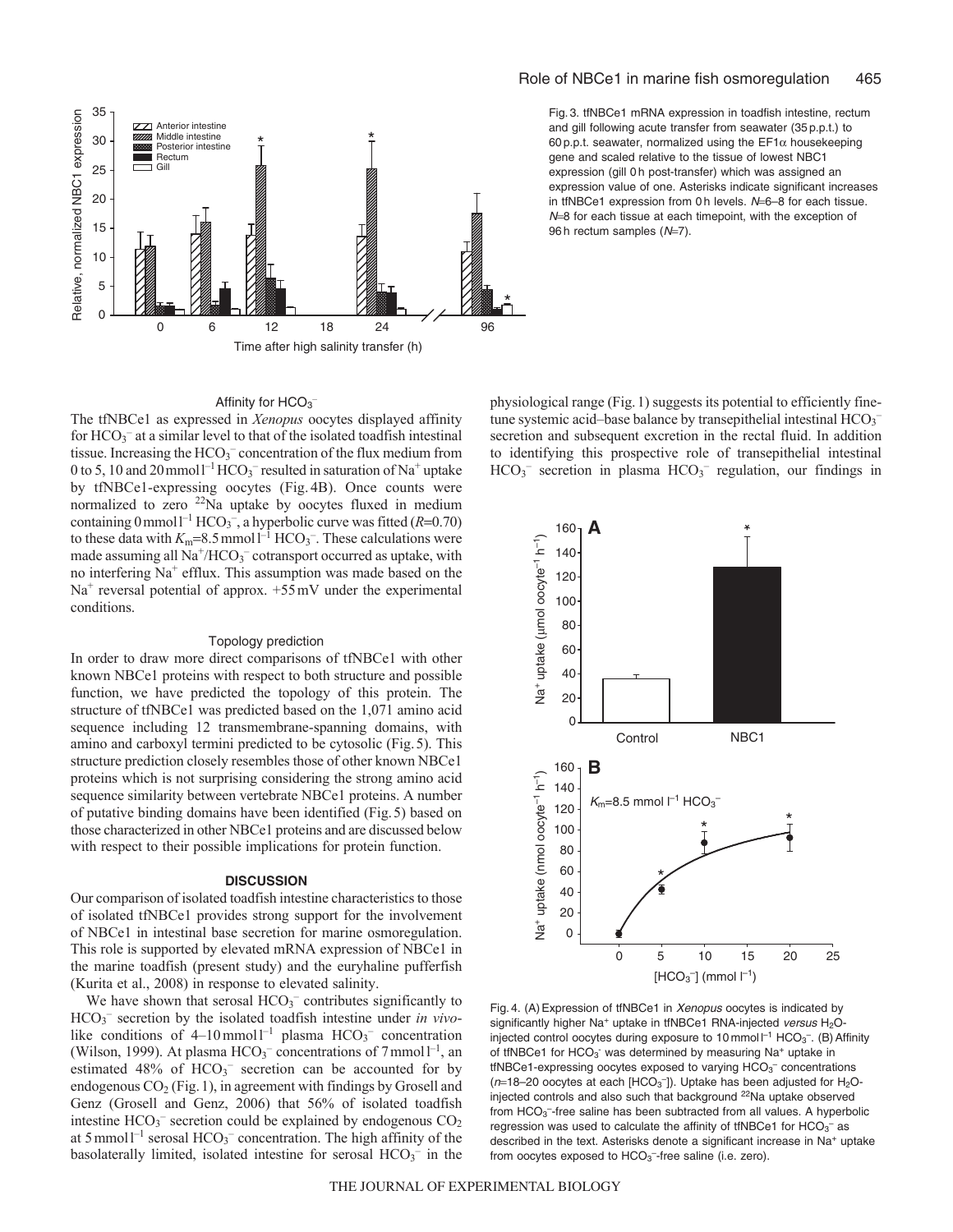

Fig. 5. Putative membrane topology of tfNBCe1 (FJ463158) with amino acids color coded based on the scheme of ConPredII (Japan). Putative DIDS and CAII-binding and basolateral targeting motifs are indicated by red, black and yellow shaded areas, respectively. The fourth extracellular loop (shaded gray) has been suggested to interact with CAIV (Alvarez et al., 2003). Putative transmembrane domains are indicated by vertical rectangles shaded light green.

toadfish are consistent with data from other species including trout (Grosell et al., 2007) and pufferfish (Kurita et al., 2008), suggesting that transepithelial  $HCO<sub>3</sub><sup>-</sup>$  secretion is an important and universal feature of marine fish osmoregulation.

We have verified expression of the  $Na^+/HCO_3^-$  cotransporter, tfNBCe1, along the intestinal tract of seawater toadfish (Fig.2) as a means by which this transepithelial  $HCO<sub>3</sub>$  secretion is accomplished. Transiently increased tfNBCe1 expression following acute salinity increase (Fig.3) supports recent findings by Kurita et al. (Kurita et al., 2008) showing elevated intestinal NBCe1 expression in pufferfish in response to elevated salinity, and underscores the importance of transepithelial  $HCO<sub>3</sub>^-$  secretion, facilitated by basolateral tfNBCe1, in marine fish osmoregulation. Additionally, our results indicate that the scope for adjustment of intestinal  $HCO_3^-$  secretion rates by shifting serosal  $HCO_3^$ availability is quite large. Despite the high levels of tfNBCe1 in both the anterior and middle intestine under control conditions (Fig.2), salinity challenge reveals a shift towards higher expression of tfNBCe1 in the middle intestinal tissue (Fig.3). The importance of anterior intestinal HCO<sub>3</sub><sup>-</sup> secretion to chyme neutralization during digestion and the dominant role for this intestinal segment in salt and water absorption under normal seawater conditions (Grosell and Taylor, 2007) may be the basis for its more consistent high expression. However, more posterior segments of the intestinal tract appear to have a greater scope for increasing tfNBCe1 expression to maintain homeostasis during further osmoregulatory challenge.

Serosal HCO<sub>3</sub><sup>-</sup> availability is altered by a number of physiological disturbances including postprandial metabolic alkalosis, commonly referred to as the alkaline tide (Niv and Fraser, 2002), during which

fish can experience HCO<sub>3</sub><sup>-</sup> concentrations up to approximately 12 mmol<sup>1-1</sup> (Bucking and Wood, 2008). At these high levels, serosal  $HCO<sub>3</sub><sup>-</sup>$  has the potential to contribute nearly 60% to intestinal  $HCO<sub>3</sub>$ secretion (Fig. 1), assuming constant metabolic rate of the intestinal tissue. However, postprandial alkaline tide is accompanied by specific dynamic action (SDA) which in fishes accounts for an approximate 136% increase in whole-animal metabolic rates (Secor, 2008). Notably, organ-specific metabolic rate increases can be even more substantial (Secor, 2008) and may account for some or all of the elevated intestinal HCO<sub>3</sub><sup>-</sup> secretion noted by Taylor and Grosell (Taylor and Grosell, 2006) in postprandial toadfish. These postprandial changes in whole-animal, and more specifically, intestinal tissue  $CO<sub>2</sub>$  production rates must be quantified for a more accurate assessment of the contribution of serosal  $HCO_3^-$  to intestinal HCO<sub>3</sub><sup>-</sup> secretion and resulting implications for postprandial acid–base balance regulation. However, secretion of HCO<sub>3</sub><sup>-</sup> derived from endogenous  $CO<sub>2</sub>$  will also result in an equimolar  $H<sup>+</sup>$  extrusion from the cell (Grosell, 2006; Grosell and Genz, 2006; Grosell et al., 2007; Grosell and Taylor, 2007; Grosell et al., 2009a; Grosell et al., 2009b) which should be investigated in more detail to determine its polarity and implications for regulation of acid–base balance.

Our experiments using isolated intestinal tissue indicate basolateral limitation of intestinal  $HCO<sub>3</sub>$  secretion by an electrogenic mechanism. The dependence of  $HCO_3^-$  secretion rate, TEP and conductance on serosal HCO<sub>3</sub><sup>-</sup> concentration (Fig.1) suggests both basolateral limitation and electrogenicity, while the lack of HCO<sub>3</sub><sup>-</sup> secretion stimulation under elevated mucosal Cl<sup>-</sup> concentrations (Table4) provides additional evidence against apical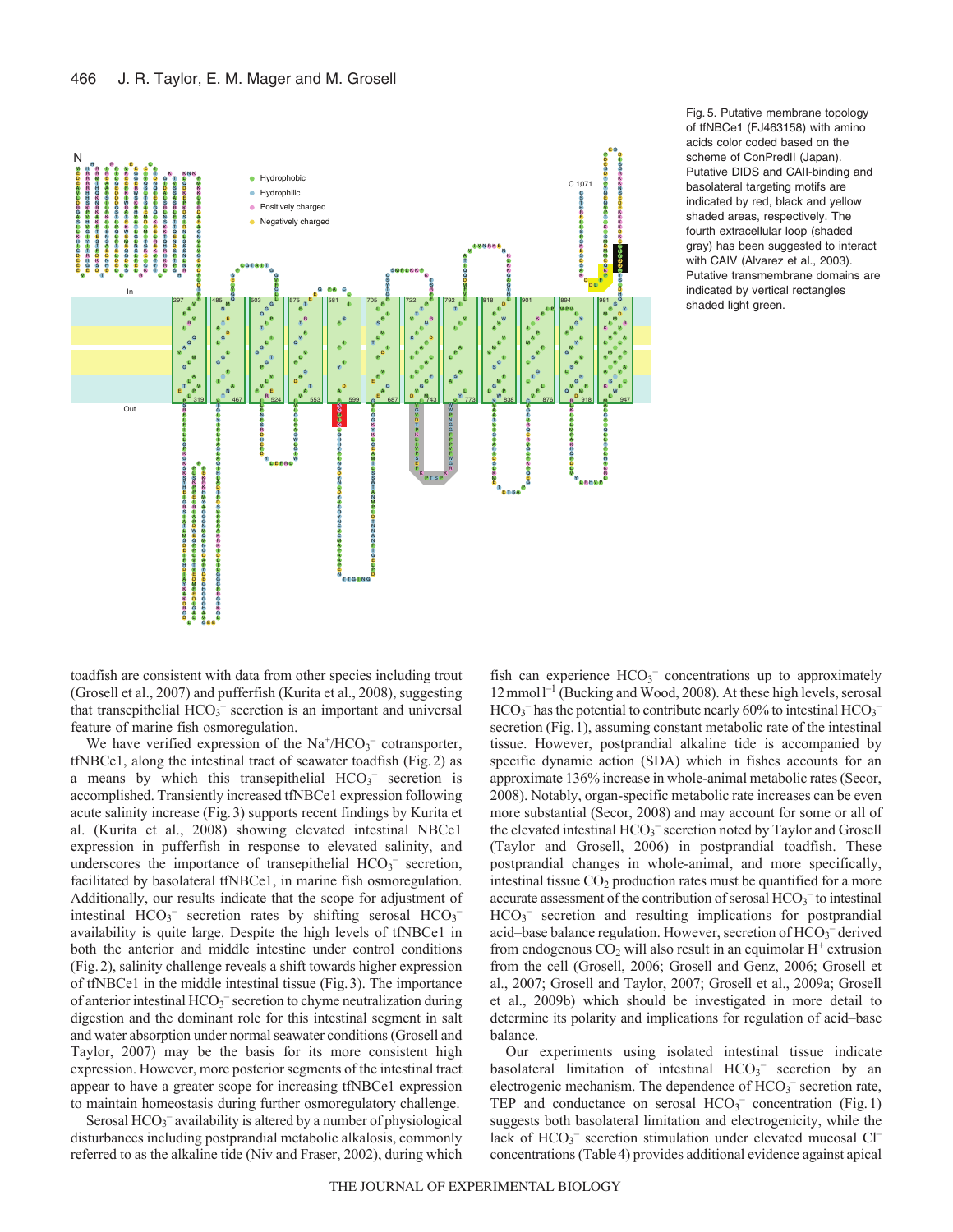limitation. A crucial role of the electrogenic tfNBCe1 in intestinal HCO<sub>3</sub><sup>-</sup> secretion is supported by transporter characteristics that very closely match the basolaterally limited HCO<sub>3</sub><sup>-</sup>-transporting ability of the isolated intestine. The affinity of isolated tfNBCe1 for HCO<sub>3</sub><sup>-</sup> (Fig.4B) is analogous to that of the isolated intestine tissue (Fig.1), with  $K<sub>m</sub>$  very closely approximating reported plasma  $HCO<sub>3</sub>$ <sup>-</sup> concentration under normal (Wilson, 1999) and alkaline tide (Bucking and Wood, 2008) circumstances. The seemingly counterintuitive decrease in isolated intestinal tissue HCO<sub>3</sub><sup>-</sup> secretion rates under elevated mucosal [Cl<sup>-</sup>] supports previous suggestions that NaCl absorption is dominated by NaCl and NKCC cotransport mechanisms under relatively high luminal NaCl concentrations, whereas Cl<sup>-</sup>/HCO<sub>3</sub><sup>-</sup> gains importance when luminal substrates are limited to concentrations found *in vivo* (Grosell and Taylor, 2007). Meanwhile, reported  $K<sub>m</sub>$  values of NBC1 for Na<sup>+</sup> (Jentsch et al., 1985; Sciortino and Romero, 1999; Horita et al., 2005; McAlear et al., 2006) are generally less than a quarter of the approx.  $150$  mmol $1^{-1}$  $Na<sup>+</sup>$  normal to teleost plasma. This suggests that cotransport by tfNBCe1 is more likely to be limited by serosal  $HCO<sub>3</sub>$ <sup>-</sup> availability under physiological conditions.

A sizeable body of literature pertaining to structure–function relationships within the  $HCO<sub>3</sub><sup>-</sup>$  transporting protein superfamily (McMurtrie et al., 2004; Romero et al., 2004; Dorwart et al., 2008) has allowed us to make several correlations between our characterization of transepithelial HCO<sub>3</sub><sup>-</sup> secretion and structural features predicted for tfNBCe1. First, a basolateral targeting motif with amino acid sequence QQPFLS has been identified in the cytoplasmic tail of mammalian kidney NBC1 (Li et al., 2007). Following a series of mutations the authors proposed the FL motif to be essential for the targeting of NBC1 to the basolateral membrane. The cytoplasmic tail of tfNBCe1 contains a similar amino acid motif at positions 1047–1052 (QKPFLD; Fig.5), which notably contains the crucial FL motif. To confirm basolateral localization, immunohistochemistry was attempted using the mefugu NBCe1 antibody generously provided by Dr Hirose and co-workers (Kurita et al., 2008); however, this antibody was shown by western blot to lack specificity for NBC1 in toadfish intestine (data not shown). Second, as noted previously, the pharmacological inhibitor DIDS is not specific for NBC, but also inhibits anion exchange. This is due to a homologous positively charged motif with several conserved amino acids between the two protein families, with the sequence KKMIK playing an important role in both reversible and irreversible DIDS blockade of NBCe1 (Lu and Boron, 2007). This DIDS-binding motif is conserved at positions 600–604 at the extracellular end of TM5 in tfNBCe1 (Fig.5), as predicted in human NBCe1 (Lu and Boron, 2007), suggesting tfNBCe1 is a candidate target for the inhibition of  $HCO<sub>3</sub><sup>-</sup>$  secretion by the isolated tissue during serosal DIDS application (Table4). Third and finally, a number of amino acid residues that are conserved in tfNBCe1 have been implicated in various metabolon hypotheses in mammalian systems (McMurtrie et al., 2004). Interaction of NBCe1 with CAIV is thought to occur in the fourth extracellular loop as suggested by Alvarez et al. (Alvarez et al., 2003), and with CAII at one or more acidic binding domains in the carboxyl-terminus (Sterling et al., 2001). In the case of marine fish intestinal  $HCO<sub>3</sub>^-$  secretion, the cytoplasmic CAc (equivalent to CAII) isoform is also important in endogenous CO2 hydration (McMurtrie et al., 2004; Grosell et al., 2007). Additionally, a mechanism has been proposed that involves CO2 recirculation *via* apical anion exchange and subsequent dehydration of luminal  $HCO<sub>3</sub><sup>-</sup>$  by protons supplied by apical  $H<sup>+</sup>$ -ATPase and/or NHE and facilitated by extracellular, apically bound CAIV (Grosell et al., 2007; Grosell et al., 2009a; Grosell et al., 2009b). A similar model by which serosal  $CO<sub>2</sub>$  is pulled to basolateral NBC1, hydrated to  $HCO<sub>3</sub><sup>-</sup>$  by extracellularly bound CAIV and 'drawn' through the cotransporter by intracellularly bound CAII dehydration has been proposed by Alvarez et al. (Alvarez et al., 2003). Together these proposed putative metabolon systems may explain the noteworthy efficiency of marine fish transepithelial HCO<sub>3</sub><sup>-</sup> secretion including the high affinity of both the isolated tissue and isolated tfNBCe1 for serosal  $HCO<sub>3</sub><sup>-</sup>$  (Fig.1 and Fig.4B). Modulation of the NBC1–CAII interaction has been suggested as a mode of NBC1 regulation (Gross et al., 2002), although this idea has been disputed by several recent studies (Lu et al., 2006; Piermarini et al., 2007). Given the efficiency of transepithelial HCO<sub>3</sub><sup>-</sup> transport in the marine fish intestine, we suggest this model may be ideally suited for further evaluation of physical and functional interactions within the proposed metabolons.

Using a suite of complementary methods, we have presented evidence that basolateral tfNBCe1 is a rate-limiting component of intestinal HCO<sub>3</sub><sup>-</sup> secretion in seawater-acclimated gulf toadfish with the potential to fine-tune plasma HCO3 *–* concentration. The affinities of the isolated tfNBCe1 and the basolaterally limited epithelium for HCO<sub>3</sub><sup>-</sup> are high and similar. The amino acid sequence of tfNBCe1 contains motifs specific for basolateral targeting and DIDS binding which is in agreement with our intact tissue experiments. These structure–function relationships combined with the high  $HCO_3^$ secretion rates of marine teleost intestinal epithelia potentially arising from physical associations of tfNBCe1 with intracellular CAII and extracellular CAIV remain a fruitful model for study of tubular secretion of HCO<sub>3</sub><sup>-</sup> in vertebrates. The efficiency of tfNBCe1 in transepithelial intestinal  $HCO_3^-$  secretion may also have implications for plasma HCO<sub>3</sub><sup>-</sup> regulation, particularly for base excretion during the postprandial period (Taylor and Grosell, 2009). Exploring the transport characteristics of tfNBCe1 has provided support for this idea, but quantification of intestinal tissue-specific dynamic action concomitantly with HCO<sub>3</sub><sup>-</sup> secretion (Taylor and Grosell, 2009) will allow more specific deductions to be made.

## **ACKNOWLEDGEMENTS**

We thank Jimbo's and Ray Hurley, Miami, FL, USA, for supplying us with toadfish; Dr Gerhard Dahl and his group at the University of Miami Miller Medical School, Miami, FL, USA, for providing Xenopus oocytes, expression vector, and expertise; and Drs S. Hirose, M. D. McDonald, M. Schmale, and J. M. Wilson for providing us with immunohistochemistry materials and guidance. We also thank a particularly helpful reviewer for valuable insights during the peer review process. J.R.T. is supported by a University of Miami teaching assistantship and E.M.M. by an EPA STAR fellowship. The present study was supported by an NSF award (IOB 0718460) to M.G.

#### **REFERENCES**

- **Alvarez, B. V., Loiselle, F. B., Supuran, C. T., Schwartz, G. J. and Casey, J. R.** (2003). Direct extracellular interaction between carbonic anhydrase IV and the
- human NBC1 sodium/bicarbonate co-transporter. Biochemistry **42**, 12321-12329. **Bucking, C. and Wood, C. M.** (2008). The alkaline tide and ammonia excretion after
- voluntary feeding in freshwater rainbow trout. J. Exp. Biol. **211**, 2533-2541. **Cooper, C. A. and Wilson, R. W.** (2008). Post-prandial alkaline tide in freshwater rainbow trout: effects of meal anticipation on recovery from acid-base and ion regulatory disturbances. J. Exp. Biol. **211**, 2542-2550.
- Dahl, G. (1992). The Xenopus oocyte cell-cell channel assay for functional analysis of gap junction proteins. In Cell-Cell Interactions: A Practical Approach (ed. B. Stevenson, W. Gallin and D. Paul), pp. 143-165. New York, NY: Oxford University Press.
- Dascal, N. (1987). The use of Xenopus oocytes for the study of ion channels. CRC Crit. Rev. Biochem. **22**, 317-387.
- **Dorwart, M. R., Shcheynikov, N., Yang, D. and Muallem, S.** (2008). The Solute Carrier 26 family of proteins in epithelial ion transport. Physiology **23**, 104-114.
- **Grosell, M.** (2006). Review: Intestinal anion exchange in marine fish osmoregulation. J. Exp. Biol. **209**, 2813-2827.
- **Grosell, M. and Genz, J.** (2006). Ouabain sensitive bicarbonate secretion and acidic fluid absorption by the marine teleost intestine play a role in osmoregulation. Am. J. Phys. Regul. Physiol. **291**, R1145-R1156.
- **Grosell, M. and Taylor, J. R.** (2007). Intestinal anion exchange in teleost water balance. Comp. Biochem. Physiol. **148A**, 14-22.